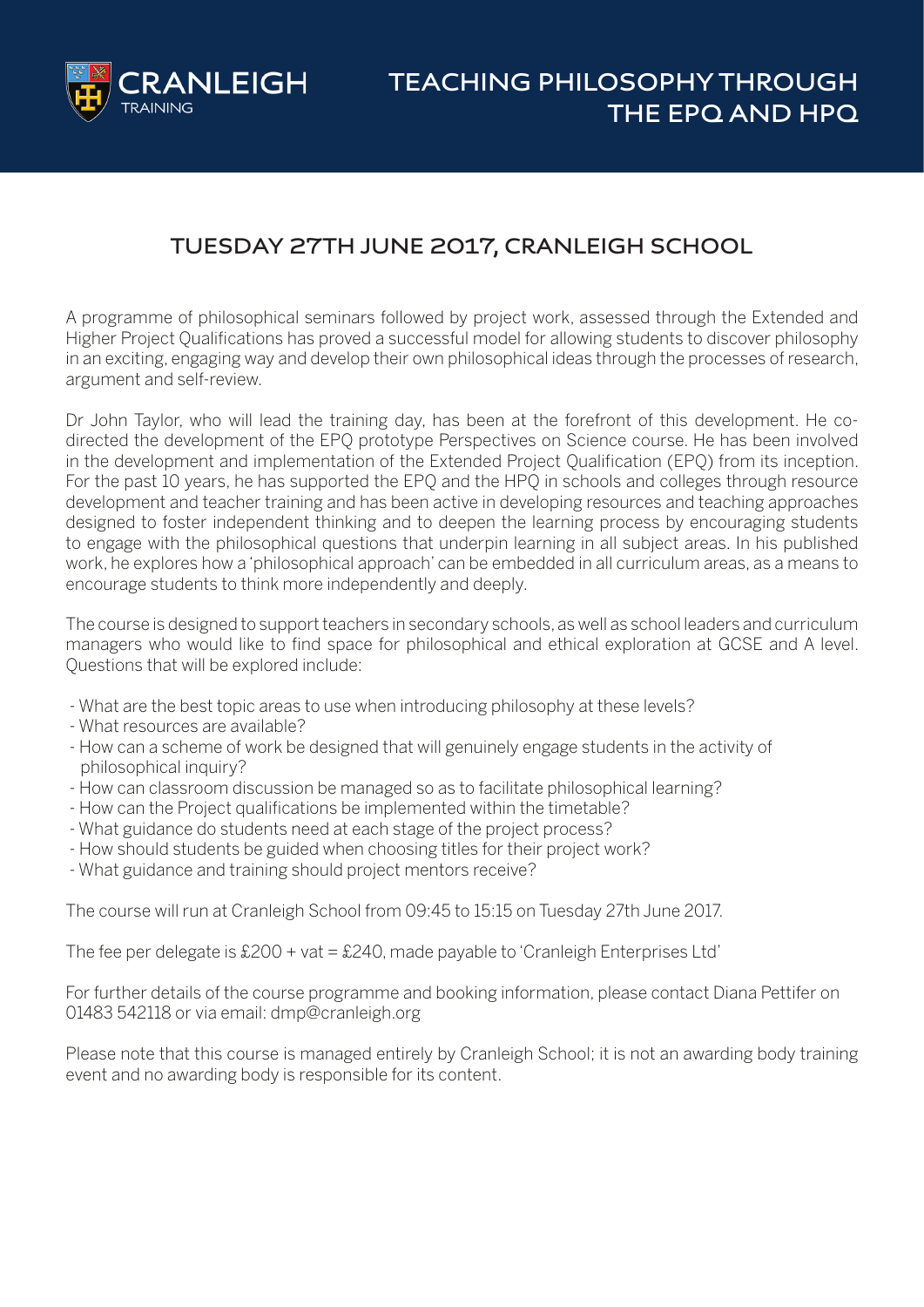

# **TUESDAY 27TH JUNE 2017, CRANLEIGH SCHOOL**

#### **PROGRAMME**

| 09:45 | Registration including tea and coffee                                                                                                                                                                        |
|-------|--------------------------------------------------------------------------------------------------------------------------------------------------------------------------------------------------------------|
| 10:15 | Welcome, overview of the course and aims of the day                                                                                                                                                          |
| 10:30 | Implementation Issues<br>- The value of project work<br>- Introducing philosophy<br>- Models for timetabling<br>- Staffing models                                                                            |
| 11:30 | Coffee                                                                                                                                                                                                       |
| 11:40 | Project Skills Development<br>- Managing philosophical discussion in the classroom<br>- Developing research skills<br>- A dialectical model of reasoning<br>- Engaging case studies<br>- Exploring resources |
| 13:00 | Lunch                                                                                                                                                                                                        |
| 14:00 | Successful Mentoring<br>- Running a pilot project<br>- Managing the choice of titles<br>- A model for project structure<br>- Exploring different outcome types<br>- Mentoring: tips and pitfalls             |
| 15:00 | <b>Plenary Discussion</b>                                                                                                                                                                                    |
| 15:15 | Close                                                                                                                                                                                                        |

Course Leader: Dr John Taylor, Assistant Head (Director of Learning, Teaching & Innovation, Cranleigh School)